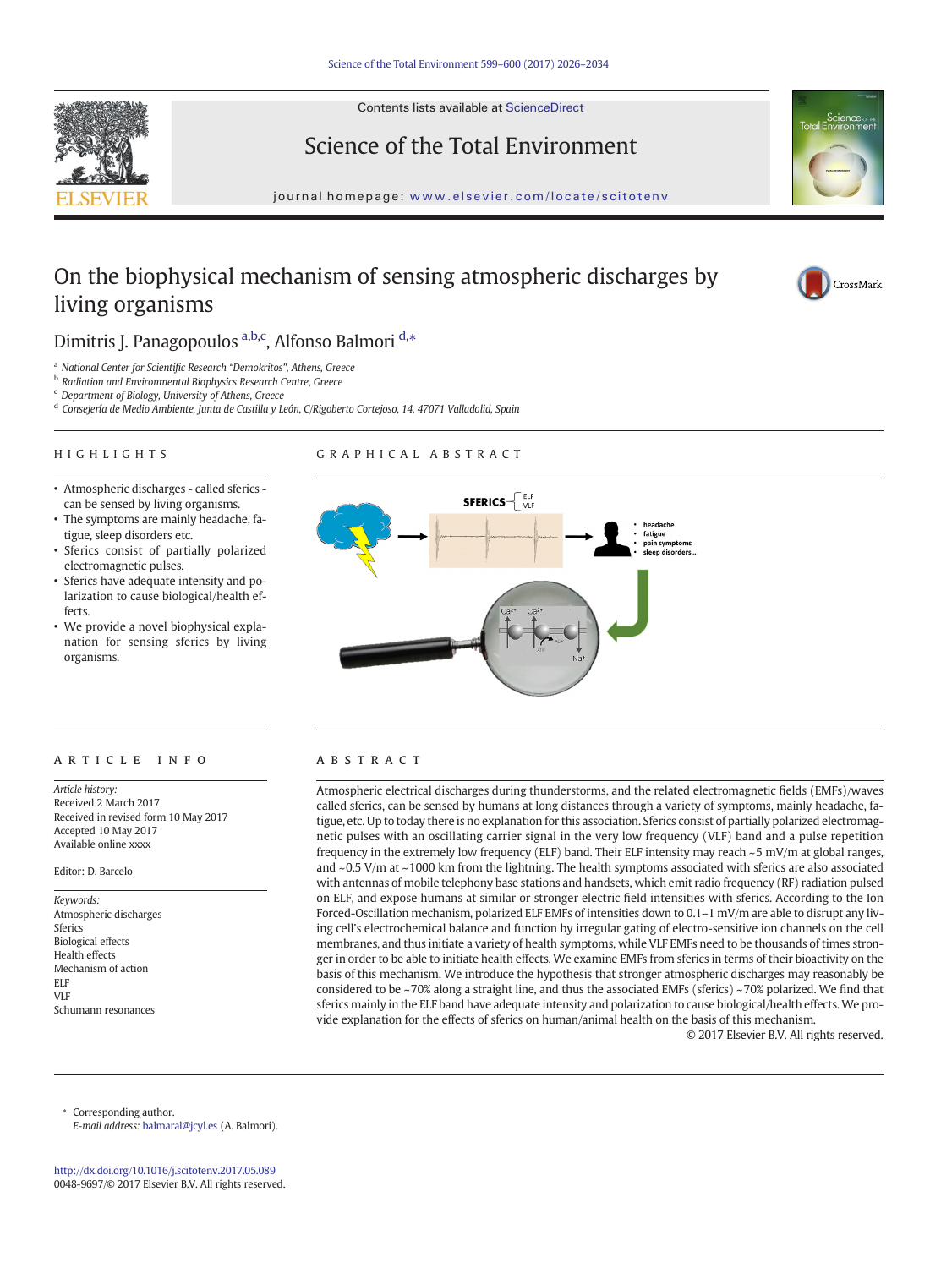#### <span id="page-1-0"></span>1. Introduction

One of the natural electromagnetic phenomena, associated with electromagnetic fields (EMFs)/electromagnetic radiation (EMR) with frequencies within the bands of the very low frequency (VLF) (3–30 kHz), and the extremely low frequency (ELF) (3–3000 Hz), is generated by thunderbolts and the lightning during thunderstorms. These natural EMFs/EMR are known to affect both the natural inanimate terrestrial environment and the living organisms. They consist of short-duration and dampened oscillating electromagnetic impulses of approximately sinusoidal shape, generated by the atmospheric discharges (lightning) ([Barr](#page-7-0) [et al., 2000; Tomko and Hepner, 2001; Schienle et al., 1998, 2001](#page-7-0)). Atmospheric discharges also simply called atmospherics or sferics occur due to the huge voltage differences developed by electric charge exchange between clouds, or between clouds and atmospheric particles, or between clouds and the Earth's surface (sea or ground). When the voltage difference becomes large enough, creating electric fields on the order of  $\geq$  10 kV/cm (=10<sup>6</sup> V/m),<sup>1</sup> and at the same time the atmospheric conductivity increases due to moisture before or during thunderstorms, the conditions are suitable for the formation of spark discharges which neutralize the strong electric fields by transferring electric charges to the opposite charged side of the developed field in the form of very sudden and intense electric currents on the order of tens of kA. The generated electromagnetic waves during the discharges are reflected by both the lower ionosphere and the Earth's surface propagating around the globe in a guided fashion between the Earth-ionosphere boundaries which form a natural waveguide [\(Francis, 1960; Nasser, 1970; Alexopoulos, 1973; Barr et al., 2000;](#page-7-0) [Wood and Inan, 2004; Nagano et al., 2007; De et al., 2010; Inan et al.,](#page-7-0) [2010](#page-7-0)). Due to this, they can be used to study the characteristics of lightning, as well as those of the lower ionosphere [\(Inan et al., 2010\)](#page-7-0). From meteorological viewpoint, changes in the reception of electromagnetic waves from atmospheric discharges by proper receivers (antennas) are predictors of weather changes in a specific region when no other measurable signs (such as related changes in temperature, atmospheric pressure, humidity, etc.) are present ([Vaitl et al., 2001a](#page-8-0)).

The continuous reflection of the global lightning electromagnetic waves within the Earth-ionosphere (quasi) spherical shell cavity creates an electromagnetic resonance which can be measured in the lower ELF band between 5 and 60 Hz. That was first discovered by [Schumann](#page-8-0) [\(1952\)](#page-8-0) and became known as the Schumann resonance effect. It was originally calculated that these resonances have a fundamental frequency at 10.6 Hz, with overtones at 18.4, 26.0, 33.5, and 41.1 Hz. A few years later Schumann's predictions were roughly confirmed experimentally by ELF noise spectra measurements and analysis and was found that these resonances have maxima at 7.8, 14.2, 19.6, 25.9, and 32.0 Hz [\(Balser and Wagner, 1960, 1963; Barr et al., 2000](#page-7-0)). The resonances were found to be a sensitive measure of temperature fluctuations in the tropical atmosphere, and consequently a measure of global climate change. A 2 °C change in temperature was found out to be able to create a 20-fold change in lightning activity [\(Williams,](#page-8-0) [1992](#page-8-0)). It is remarkable that the fundamental frequency of the electromagnetic atmospheric resonances is very close to the alpha rhythms of the electrical oscillations of the human brain (8–13 Hz) as recorded by electroencephalograms (EEG) ([Schienle et al., 1997,](#page-8-0) [2001; Vaitl et al., 2001a, 2001b; Walach et al., 2001\)](#page-8-0). Experiments conducted in the early 1960's with volunteers who spent several weeks in an underground bunker completely shielded electromagnetically, showed that when the natural electromagnetic atmospheric (Schumann) resonances were filtered out from the bunker, the individuals began feeling sick, experiencing headaches, emotional problems, stress and depression. By turning on an electric pulse generator producing an oscillating EMF with a frequency at 7.83 Hz, the problems retreated and disappeared ([Wever, 1979](#page-8-0)).

During their propagation, sferics undergo attenuation with regard to their amplitude and changes in their frequency composition, especially in the VLF band, due to scattering/dispersion and dampening effects. The associated electric and magnetic field amplitudes diminish with distance from the thunderstorm area, especially in the VLF band, and due to the fact that different frequencies/wavelengths undergo different attenuations (see Eq. (1) below), the frequency composition of the sferics changes with the distance. As for their ELF components, these are significantly more penetrating than VLF, and can be more readily detected

around the globe, constituting the "Schumann resonances" mentioned above [\(Schumann, 1952; Barr et al., 2000](#page-8-0)). The attenuation in the lower ELF band (3–60 Hz) is very small and amounts to only  $\sim$ 0.3 dB per 1000 km at 10 Hz, increasing with frequency to about 1 dB per 1000 km at 60 Hz [\(Barr et al., 2000\)](#page-7-0).

The difference in attenuation with the distance between ELF and VLF electromagnetic waves is explained by the Rayleigh law which shows that the intensity of scattered EMR is inversely proportional to  $\lambda^4$ (where  $\lambda$  is the wavelength of EMR) when the dimensions of the scattering particles are smaller than the wavelength [\(Alexopoulos, 1966](#page-7-0)) (which is the case for sferics):

$$
J_{\text{scat}} \propto \frac{1}{\lambda^4} \tag{1}
$$

Besides their significance as indicators of thunderstorm activity, there is evidence that the electromagnetic impulses created by lightning can be sensed by animals including humans and are considered a possible trigger for changes in the somatic and emotional well-being of humans, referred to as weather sensitivity or meteoropathy ([Höppe,](#page-7-0) [1997; Schienle et al., 1998; Walach et al., 2001; Martin et al., 2013\)](#page-7-0). It has been suggested that the organisms' sensitivity to sferics may be the basis for weather sensitivity. In other words, it has been suggested that meteoropathy is actually a type of electro-hypersensitivity (EHS). It was observed that different patient groups displayed pain symptoms one or two days before an upcoming weather change when there were no visible signs for this change but the sferics activity had already increased [\(Reiter, 1960; Schienle et al., 1998\)](#page-8-0). Despite the difficulties inherent in statistical/epidemiological studies based on questionnaires, the perception of weather changes by patients seems a reality hardly disputable [\(Becker, 2011; Yang et al., 2011\)](#page-7-0).

In the present study we shall attempt to provide an explanation for the sensing of atmospheric discharges by living organisms on a biophysical/cellular basis.

#### 1.1. Reported effects on human population

For human subjects, positive correlations have been reported between the sferics activity (number of recorded lightning flashes per min and intensity of recorded impulses) and the occurrence of headache, pain symptoms, heart attacks, epileptic seizures, sleep disorders, errors made in a concentration task, and changes in the alpha and beta rhythms of the EEG, among others. These symptoms are recorded at long distances (thousands of km) from the thunderstorm area [\(Reiter, 1960; Laaber, 1987; Ludwig, 1973; Pelz and Swantes, 1986;](#page-8-0) [Ruhenstroth-Bauer et al., 1984, 1985, 1987; Schienle et al., 1998,](#page-8-0) [2001; Martin et al., 2013\)](#page-8-0).

It is reported that 30–78% of headache sufferers demonstrate sensitivity to weather changes, and more specifically to the intensity and number of atmospheric discharges ("flashes") detected per min. A statistically significant connection was verified ([Walach et al., 2001](#page-8-0)). In another study, 54% of the German and 61% of the Canadian subjects reported that their health was affected by weather conditions ([Von](#page-8-0) [Mackensen et al., 2005](#page-8-0)). The most frequent symptoms caused by lightning on humans as reported in the same statistical study on German population, were headache/migraine (61%), lethargy (47%), sleep disturbances (46%), fatigue (42%), joint pain (40%), irritation (31%), depression (27%), vertigo (26%), concentration problems (26%) and scar <sup>1</sup> The dielectric resistance of dry air is ~3  $\times$  10<sup>6</sup> V/m (Alexopoulos, 1973). pain (23%) ([Von Mackensen et al., 2005](#page-8-0)). In another study, sferics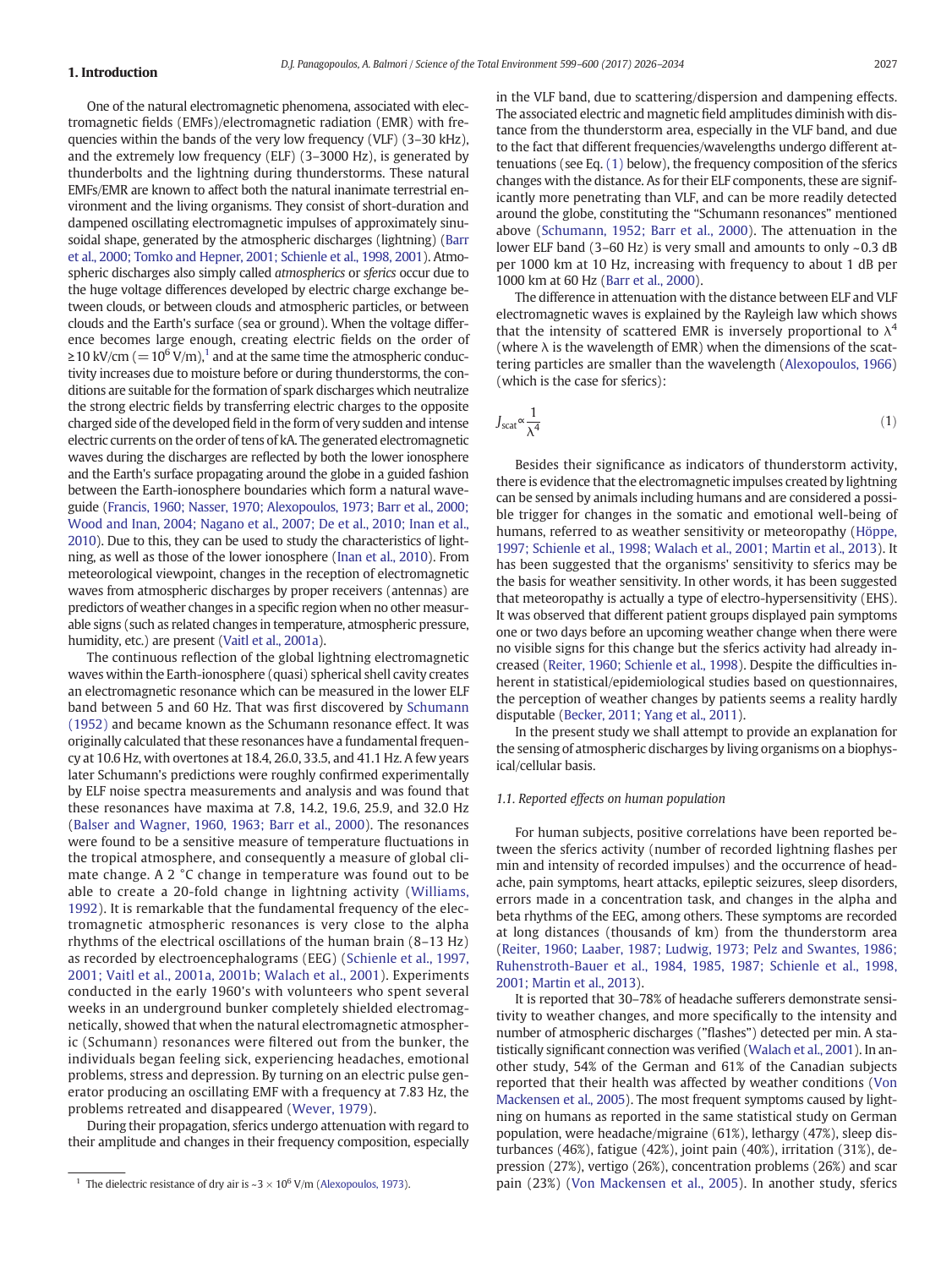activity was significantly correlated with the occurrence of migrainetype headaches, and 59% of the women indicated that they suffered from headaches before a weather change ([Vaitl et al., 2001a\)](#page-8-0). In a more recent study the significant correlation of migraine-type headaches with lightning was verified again ([Martin et al., 2013](#page-7-0)). Moreover artificially produced electromagnetic pulses of similar characteristics with those of atmospheric discharges (sferics) were found to affect the EEG of humans, especially the alpha (8–13 Hz) and beta (13–30 Hz) bands ([Schienle et al., 1997, 2001; Vaitl et al.,](#page-8-0) [2001a; Walach et al., 2001\)](#page-8-0). Up to today, there is no physical/biological explanation for these biological/health effects caused by the sferics on human population ([Schienle et al., 1998; Vaitl et al., 2001a;](#page-8-0) [Walach et al., 2001](#page-8-0)).

It is most unfortunate though, that in all of the above studies, there was no attempt to specify whether the recorded health symptoms were correlated with the VLF carrier frequency or with the ELF pulse repletion frequency of the sferics (Fig. 1). In almost all of the above studies only the VLF carrier frequency was measured and there was no measurement of the ELF frequency or intensity of the detected sferics, and in the [Martin et al. \(2013\)](#page-7-0) study there was no attempt to implicate the frequency of the associated EMFs at all. It seems that the ELF pulse repetition frequency was largely underestimated and only the VLF carrier frequency was actually noted. But according to the mechanism proposed below, it is the intensity of the ELF pulse repetition frequency of the sferics which is the most bioactive parameter, and much lesser the VLF.

It is noteworthy that similar symptoms with those above reported to be due to sferics, except for joint and scar pains, have been reported for populations residing close to mobile telephony base stations, and have been classified as "microwave syndrome" [\(Navarro et al., 2003;](#page-7-0) [Salama and Abou El Naga, 2004; Hutter et al., 2006; Blettner et al.,](#page-7-0) [2009; Kundi and Hutter, 2009; Viel et al., 2009; Singh et al., 2016](#page-7-0)). Moreover, it is well known that EMFs - especially in the ELF and RF bands - affect the human EEG, primarily the alpha and beta bands [\(Reiser et al., 1995; Huber et al., 2000, 2002; Krause et al., 2000, 2006;](#page-8-0) [Croft et al., 2002, 2008; Curcio et al., 2005; Valentini et al., 2007; Regel](#page-8-0) [et al., 2007; Roggeveen et al., 2015](#page-8-0)).

#### 1.2. Characteristics of atmospheric discharges

It is estimated that about 2000 thunderstorms are taking place around the earth at any time creating about 100 lightning discharges per second [\(Orville and Spencer, 1979\)](#page-7-0). The atmospheric lightning discharge is an electrical discharge creating a breakdown current flowing between cloud and ground (CG discharges), or between two different clouds (intra-cloud or IC discharges). CG discharges are more rare and usually more intense than IC, taking place on mountain tops, on high trees, tall buildings, but also on the sea surface due to the high conductivity of sea water.

The ratio of horizontal to the vertical component of atmospherics was found to be a function of the local conductivity of the earth surface and independent of source parameters [\(Divya and Rai, 1986](#page-7-0)). Later the same investigators measured these polarized components of electric fields at 5 kHz and from this obtained the value of soil conductivity [\(Divya and Rai, 1990\)](#page-7-0).

A deeper look into the characteristics of lightning showed that CG lightning during thunderstorms is short duration discharges that contain electromagnetic impulses in the ELF range. More specifically, it was found that these ELF pulses have a carrier frequency in the VLF range (~10 kHz) (Fig. 1). The total lightning discharge - named a "flash" and lasting about 0.2 s - is comprised of several (1–30, but typically 4) pulses ('strokes') separated from one-another by about 50– 60 ms intervals of approximately zero field/current (Fig. 1). Each pulse lasts for a few to tens of milli-seconds (typically 1–10 ms). The production of lightning lasts for an average duration of the thunderstorm ~10 min. The majority of lightning create ELF electric and magnetic fields on the order of 0.02–2 mV/m and ~3 pT respectively, as recorded at global ranges and constitute the "Schumann" background ([Barr et al.,](#page-7-0) [2000; De et al., 2010\)](#page-7-0).

The 50–60 ms  $(=0.05-0.06 s)$  separation between successive individual pulses (strokes) within a single flash results in an ELF pulse repetition frequency of 17–20 Hz (Fig. 1). Nevertheless, lower values for the pulse repetition frequency (at the range 0–3 Hz) have been recorded as well ([Schienle et al., 2001](#page-8-0)). We can reasonably consider that these CG discharges are more or less vertical to the ground and thus the produced ELF pulses are partially vertically polarized.

Distinguishable lightning events that exceed the global background of root mean square (*rms*) amplitude  $\sim$  1 mV/m or  $\sim$  3 pT in the band 5– 50 Hz - by a factor of three or more, occur at a rate of about one or two per minute having a duration of the total lightning discharge (flash) on the order of 0.5 s. The majority  $(-70%)$  of these distinguishably strong discharges are CG and produce large amplitude ELF sferics with a positive E-field polarity in regard to the ground. In other words, these distiguishble discharges lower positive charge to the Earth and they are assigned as  $+CG$ , in contrast to the majority of the ususal CG lightning discharges which are –CG and lower negative charge to Earth [\(Kemp, 1971; Huang et al., 1999; Barr et al., 2000\)](#page-7-0). The fact that the majority of CG discharges lower negative charge to the Earth seems to be the reason for the development of the terrestrial static electric field with an average intensity at zero height on the order of 130 V/m - in which the atmosphere is positively charged in regard to the ground [\(Watt, 1960; Presman, 1977\)](#page-8-0).

At distances on the order of 100 km from a thunderstorm the electric and magnetic fields of recorded ELF sferics may reach values on the



Fig. 1. Graphical representation of atmospheric discharge electric field/current ("flash") - in arbitrary scale - comprised of bipolar alternating damping pulses ("strokes") (P) with a VLF carrier, and a pulse repetition at the ELF band.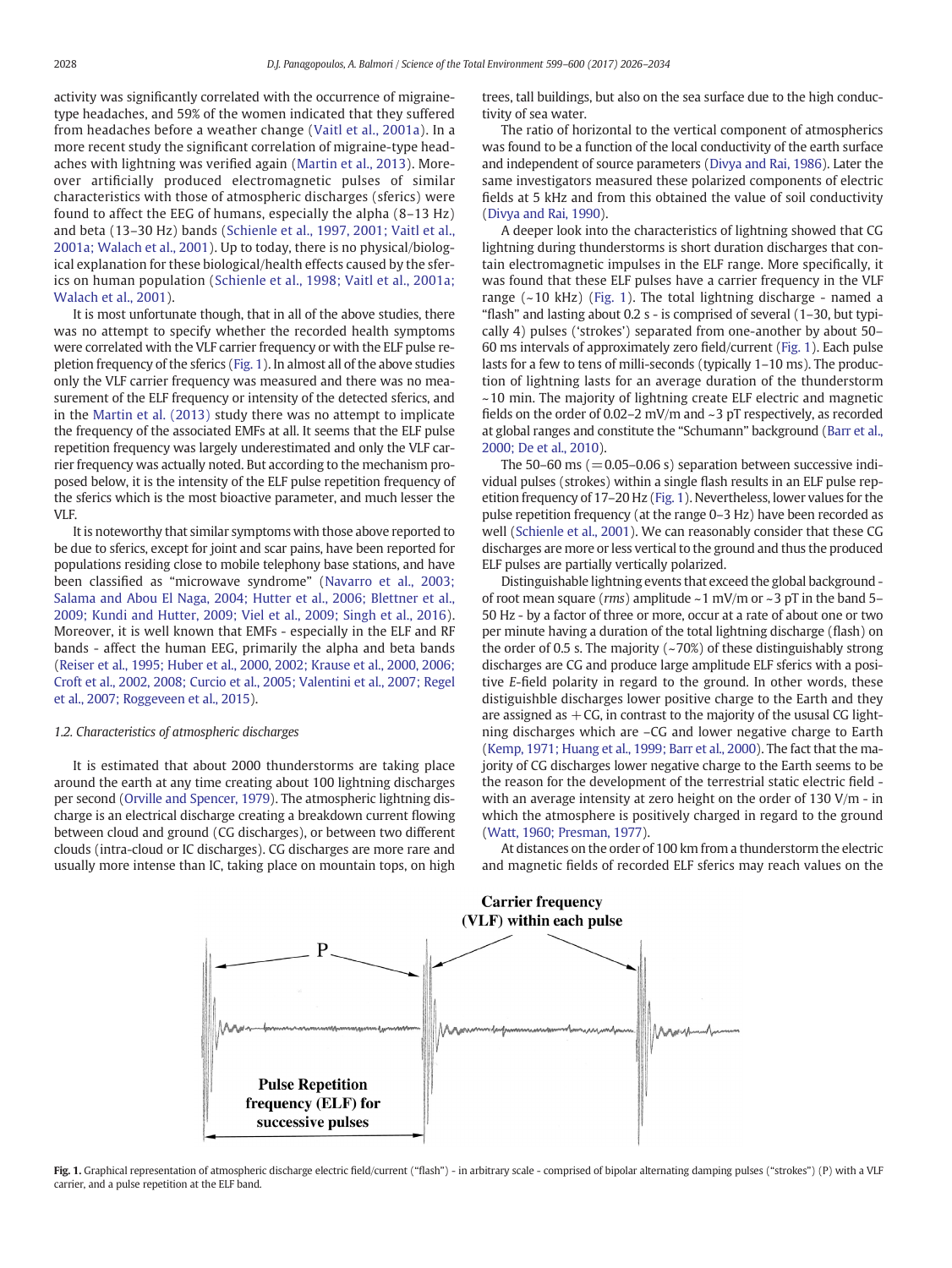order of a few  $(1-10)$  V/m and a few  $\mu$ T respectively, while at distances on the order of 1000 km the electric field reaches values around  $\sim$  0.5 V/m decreasing linearly with the distance. At the same time, the electric field in the VLF band (around 5 kHz) reaches similar values (up to  $\sim$  5 V/m at 100 km, and less than  $\sim$  0.5 V/m at 1000 km distance) [\(Watt, 1960; Pathak et al., 1982; Reiter, 1995; Schienle et al., 1998\)](#page-8-0).

The corresponding electromagnetic waves travel long distances with the velocity of light and with small attenuation, especially in the ELF band. Is it then possible that these partially polarized sferics can be sensed by living organisms thousands of km away from the thunderstorm? The answer seems to be absolutely positive as we shall explain below.

#### 2. A crucial hypothesis on the polarization of Sferics

Electromagnetic waves produced by atmospheric discharges are long accepted to be predominantly vertically polarized [\(Stanford,](#page-8-0) [1971\)](#page-8-0). Moreover, ELF sferics which are expected to be more bioactive than VLF - as we shall explain below - are mainly produced by CG lightning or the vertical component of IC lightning discharges. In other words, the ELF sferics are associated with vertically polarized electric fields and breakdown electric currents [\(Barr et al., 2000\)](#page-7-0).

Thus, we are referring to ELF impulses at a frequency up to  $\sim$  20 Hz, with an *rms* maximum intensity  $\sim$  5 mV/m at global ranges,  $\sim$  0.5 V/m at approximately 1000 km, and ~5 V/m at approximately 100 km, and with a vertical average orientation. This vertical average orientation of these ELF pulses makes them polarized in a significant degree (the produced electromagnetic waves can be considered plane waves with a partial vertical polarization).

In any case, each individual lightning has a specific average resultant direction in the sky and we may reasonably approximate it by a straight line of a specific direction. As each specific lightning may be postulated as partially having a specific direction, it follows that the produced electric and magnetic fields are polarized in a significant degree.

We can conservatively assume that the strong ("distinguishable") CG discharges are ~70% along a specific direction (vertical most usually), in other words we can postulate they are ~70% polarized. Thus, their totally polarized field strength is  $\sim$  5 mV/m  $\times$  0.7 =  $\sim$ 3.5 mV/m at global ranges,  $\sim$  0.5 V/m  $\times$  0.7 =  $\sim$  0.35 V/m at 1000 km from thunderstorm, and  $\sim$  5 V/m  $\times$  0.7 =  $\sim$  3.5 V/m at 100 km. This hypothesis of polarization is crucially important for the mechanism of sensing the sferics by living organisms that we shall present below.

#### 3. The sensing of sferics by living organisms according to the "ion forced-oscillation" mechanism

According to a published biophysical mechanism describing the action of weak polarized EMFs on living cells [\(Panagopoulos et al., 2000,](#page-7-0) [2002, 2015a](#page-7-0)), polarized ELF fields can easily alter the function of any living cell by irregular gating of electrosensitive cation channels on the cell membranes and consequent disruption of the cell's electrochemical balance, at very low field intensities on the order of  $\sim$  1 mV/m. The mechanism predicts that the bioactivity of the field doubles for pulsed EMFs (such as those of the atmospheric discharges). This theoretical biophysical mechanism based on molecular data on voltage-gated cation channels and intracellular ionic oscillations, was verified for its plausibility by numerical test [\(Halgamuge and Abeyrathne, 2011\)](#page-7-0). According to this theory, the forced-oscillation of ions in the vicinity of the voltagesensors of voltage-gated ion channels induced by an externally applied EMF can exert forces on these sensors equal to or greater than the electrostatic forces - exerted by changes in the transmembrane electric field - known to physiologically gate these channels. Irregular gating of these channels can potentially disrupt any cell's electrochemical balance and function [\(Alberts et al., 1994](#page-7-0)), leading to a variety of biological/health effects including the most detrimental ones, such as DNA damage, cell death, or cancer ([Pall, 2013](#page-7-0)).

A review of the whole EMF-bioeffects literature reveals that the most bioactive EMFs are the lower frequency ones, especially the ELF fields [\(Goodman et al., 1995](#page-7-0)). Moreover experimental data indicate that pulsed EMFs are more bioactive than continuous fields of the same rest characteristics ([Goodman et al., 1995; Veyret et al., 1991; Pena](#page-7-0)fiel [et al., 1997](#page-7-0)). The pulse repetition frequency is always a low frequency, most usually ELF. As we already described, sferics are partially polarized, pulsed ELF fields that expose living organisms usually at intensities up to ~10 V/m ([Barr et al., 2000](#page-7-0)).

All critical biomolecules are either electrically charged or polar [\(Alberts et al., 1994; Stryer, 1996\)](#page-7-0). The sum electric field from an infinite number of individual electric pulses of random polarizations (as e.g. with natural light), tends to zero

$$
\lim_{n \to \infty} \sum_{i=1}^{n} \vec{E}_i = \vec{E}_1 + \vec{E}_2 + \vec{E}_3 + \dots + \vec{E}_n = 0
$$
 (2)

and thus, unpolarised EMFs at any intensity cannot induce any specific/ coherent oscillation on these molecules ([Panagopoulos et al., 2015a](#page-8-0)). On the contrary, polarized EMFs will induce a coherent and parallel forced-oscillation on every charged/polar molecule within biological tissue. This is fundamental to our understanding of the biological phenomena. Atmospheric discharges are polarized in a significant degree as explained, and thus able to induce such an oscillation on charged/ polar biological molecules. This oscillation will be most evident on the free (mobile) ions which carry a net electric charge and exist in large concentrations in all types of cells or extracellular tissue determining practically all cellular/biological functions [\(Alberts et al., 1994](#page-7-0)). Although all molecules oscillate randomly in every direction with much higher velocities due to thermal motion, this has no biological effect other than increase in tissue temperature. But a coherent polarized oscillation of even millions of times smaller energy than average thermal molecular energy [\(Panagopoulos et al., 2013a](#page-7-0)) can initiate biological effects.

Most cation channels ( $Ca^{+2}$ , K<sup>+</sup>, Na<sup>+</sup>, etc.) on the membranes of all animal cells, are voltage-gated, or as they are usually called, "electrosensitive" ([Alberts et al., 1994](#page-7-0)). They interconvert between open and closed state, when the electrostatic force on the electric charges of their voltage sensors due to transmembrane voltage changes, transcends some critical value. The voltage sensors of these channels are four symmetrically arranged, transmembrane, positively charged helical domains, each one designated S4. Changes in the transmembrane potential on the order of 30 mV are normally required to gate electrosensitive channels ([Noda et al., 1986; Liman et al., 1991\)](#page-7-0). Several ions may interact simultaneously each moment with an S4 domain from a distance on the order of 1 nm, since - except for the single ion that may be passing through the channel pore while the channel is opened - a few more ions are bound close to the pore of the channel at specific ion-binding sites (e.g. three in potassium channels) ([Miller, 2000](#page-7-0)).

Consider e.g. four potassium ions at distances on the order of 1 nm from the channel-sensors (S4), and an externally applied oscillating EMF. The electric (and the magnetic) force on each ion due to any unpolarized EMF/EMR is zero (Eq. (2)). On the contrary, the force due to a polarized field with an electrical component E, is  $F = \text{Ezq}_e$ . It is shown that for a sinusoidal alternating field  $E = E_0 sin\omega t$ , the movement equation of a free ion of mass  $m_i$ , is [\(Panagopoulos et al., 2000, 2002\)](#page-7-0):

$$
m_{\iota} \frac{d^2 r}{dt^2} + \beta \frac{dr}{dt} + m_{\iota} \omega_o^2 r = E_o z \ q_e \sin \omega t \tag{3}
$$

where r is the ion displacement due to the forced-oscillation, z is the ion's valence ( $z = 1$  for potassium ions),  $q_e = 1.6 \times 10^{-19}$  C the elementary charge,  $\beta$  the damping coefficient for the ion displacement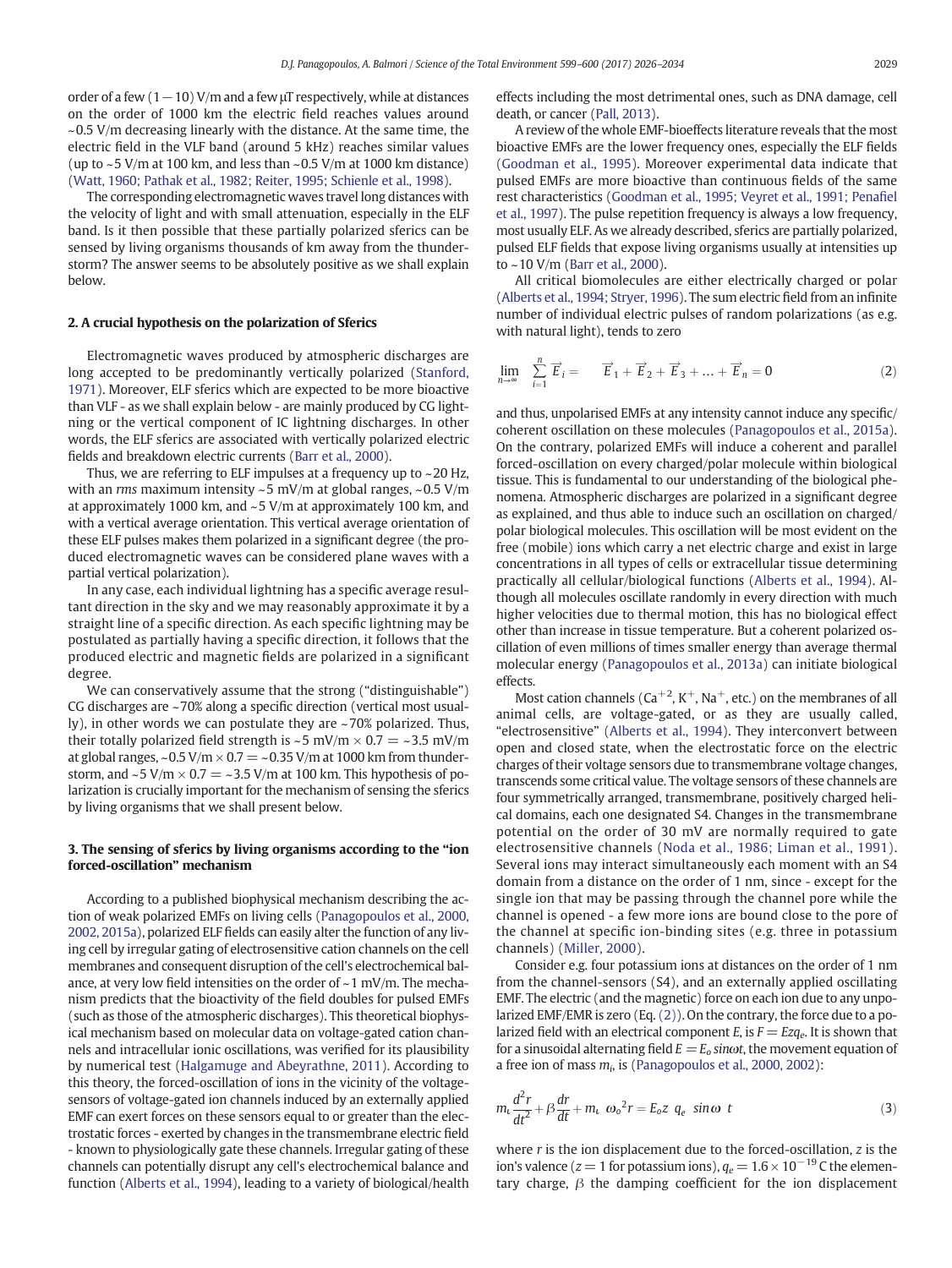(calculated to have a value within a channel  $\beta \approx 6.4 \times 10^{-12}$  kg/s),  $\omega_0$  $= 2\pi v_0$  ( $v_0$  the ion's oscillation self-frequency taken equal to the ion's recorded spontaneous intracellular oscillation frequency on the order of 0.1 Hz),  $\omega = 2\pi \nu$  (*v* the frequency of the field/radiation), and  $E_0$  the amplitude of the field.

The general solution of Εq. (3), is:

$$
r = \frac{E_0 z q_e}{\beta \omega} \cos \omega t + \frac{E_0 z q_e}{\beta \omega} \tag{4}
$$

The term $\frac{E_o z q_e}{\beta \omega}$  in the solution, represents a constant displacement, but has no effect on the oscillating term  $\frac{E_o z q_e}{\beta \omega}$  cos $\omega$  t. This constant displacement doubles the amplitude $\frac{E_o z q_e}{\beta \omega}$  of the forced-oscillation at the moment when the field is applied or interrupted, or during its first and last periods, and the ion's displacement will be twice the amplitude of the forced-oscillation. For pulsed fields (such as those associated with atmospheric discharges, or the fields of modern digital telecommunications) this will be taking place constantly with every repeated pulse. Thus, pulsed fields are - theoretically - twice more drastic (bioactive) than continuous/non-interrupted fields of the same other parameters, in agreement with several experimental data [\(Goodman et al., 1995;](#page-7-0) [Veyret et al., 1991; Pena](#page-7-0)fiel et al., 1997).

The amplitude of the forced-oscillation (ignoring the constant term in Eq. (4)), is:

$$
A = \frac{E_0 z q_e}{\beta \omega} \tag{5}
$$

The force acting on the effective charge  $q$  of an S4 domain, via an oscillating single-valence free cation, is:  $F = \frac{1}{4\pi\epsilon\epsilon_0} \cdot \frac{q \cdot q_e}{r^2}$ , (*r* is the distance of the free ion from the effective charge of S4). Each oscillating cation displaced by dr, induces an additional force on each S4 sensor, due to its displacement:

$$
dF = -\frac{q \cdot q_e}{2\pi \varepsilon \varepsilon_0 r^3} dr \tag{6}
$$

While in the case of a non-polarized applied field  $\sum d\vec{r} = 0$ , and  $\sum$  $d\vec{F} = 0$ , in the case of a polarized applied field (or significantly polarized such as those of CG sferics), the sum force on the channel sensor from all four cations, is:

$$
4dF = -2\frac{q \cdot q_e}{\pi \varepsilon \varepsilon_o r^3} dr
$$

The effective charge of each S4 domain is found to be:  $q = 1.7 q_e$ [\(Liman et al., 1991](#page-7-0)). The minimum force on this charge required normally to gate the channel - equal to the force generated by a change of 30 mV in the membrane potential ([Liman et al., 1991\)](#page-7-0) - is calculated [\(Panagopoulos et al., 2000](#page-7-0)) and found to be:

$$
dF = 8.16 \times 10^{-13} \text{ N}.
$$

The displacement of one single-valence cation within the channel, necessary to exert this minimum force is then calculated from Eq. (6) to be:

 $dr = 4 \times 10^{-12}$  m

For 4 cations oscillating in phase and on parallel planes due to an external polarized field, the minimum displacement is decreased to:  $dr =$  $10^{-12}$  m.

Therefore, any external polarized oscillating EMF able to force free ions to oscillate with amplitude  $\frac{E_o z q_e}{\beta \omega} \geq 10^{-12}$  m, is able to irregularly gate cation channels on cell membranes. For  $z = 1$  (potassium ions), and substituting the values for  $q_e$ ,  $\beta$  on the last condition, we get:

$$
E_0 \ge 0.25\nu \times 10^{-3}
$$
  
(*ν* in Hz,  $E_0$  in V/m) (7)

For double-valence cations ( $z = 2$ ) (e.g.  $Ca^{+2}$ ) the condition becomes,

$$
E_0 \ge \nu \times 10^{-4}
$$
  
( $\nu$  in Hz, E<sub>0</sub> in V/m) (8)

For pulsed fields (such as those associated with sferics) the second part of Condition 8 is divided by 2, and becomes:

$$
E_0 \ge 0.5 \nu \times 10^{-4}
$$
  
(*u* in Hz,  $E_0$  in V/m) (9)

For atmospheric fields producing ELF pulses with a pulse repetition frequency  $v = 20$  Hz (conservatively taking the highest one) [\(Barr et](#page-7-0) [al., 2000](#page-7-0)), Condition 9 becomes:

$$
E_0 \ge 0.001 \, \text{V/m} \, (= 1 \, \text{mV/m}) \tag{10}
$$

For 2 Hz sferic EMFs that have been recorded [\(Schienle et al., 2001\)](#page-8-0):

$$
E_0 \ge 0.0001 \, \text{V/m} \ (= 0.1 \, \text{mV/m}) \tag{11}
$$

Thus, polarized and pulsed ELF electric fields generated during thunderstorms stronger than 0.1–1 mV/m are potentially able to disrupt the function of any living cell.

The maximum ELF intensity for totally polarized atmospheric discharges at global ranges (many thousands of kilometers away from the location of a thunderstorm) was calculated above to be ~3.5 mV/m, and thus the bioactivity [conditions 10](#page-1-0), 11 are satisfied both for the lowest (2 Hz) and highest (20 Hz) ELF sferic frequencies.

For N number of parallel sferics reaching simultaneously at certain locations of constructive interference, the last value may be divided by N ([Panagopoulos et al., 2015a\)](#page-8-0).

Thus, the value of 3.5 mV/m totally polarized electric field intensity calculated above for the stronger CG discharges at global ranges, and even more the values of 0.35 V/m at 1000 km and 3.5 V/m at 100 km, are certainly able to induce irregular gating of electrosensitive ion channels on animal cell membranes and thus be sensed by sensitive individuals.

For 10 kHz VLF sferics EMFs, Condition (9) gives:  $E_0 \ge 0.5$  V/m. Strong VLF sferics may posses such intensities for distances up to ~1000 km from a thunderstorm as mentioned above.

It becomes clear that the amplitude of the ions' forced-oscillation given by Eq. (5) is the final parameter to quantitatively estimate the ability of an externally applied polarized EMF to induce biological/ health effects. We shall call this amplitude, "Bioactivity of the EMF". Thus:

$$
EMF-Bioactivity = \frac{E_0 z q_e}{\beta \omega} = k \frac{E_0}{\nu}
$$
 (12)

where  $k = \frac{zq_e}{2\pi\beta}$  is a constant quantity for any specific ion type in the vicinity of a voltage-gated ion channel in a cell membrane,  $E<sub>o</sub>$  the amplitude and  $\nu$  the frequency of the applied electric field.

Eq. (12) shows that the biological activity of an oscillating EMF is proportional to the field's maximum intensity (amplitude)  $(E_0)$  and inversely proportional to the field's frequency  $(v)$ . Thus, lower frequency fields are more bioactive than higher frequency ones with the same other parameters. This refers to all types of polarized harmonically oscillating EMFs. Non-harmonically oscillating EMFs may also be approximately described in terms of their bioactivity by Eq. (12).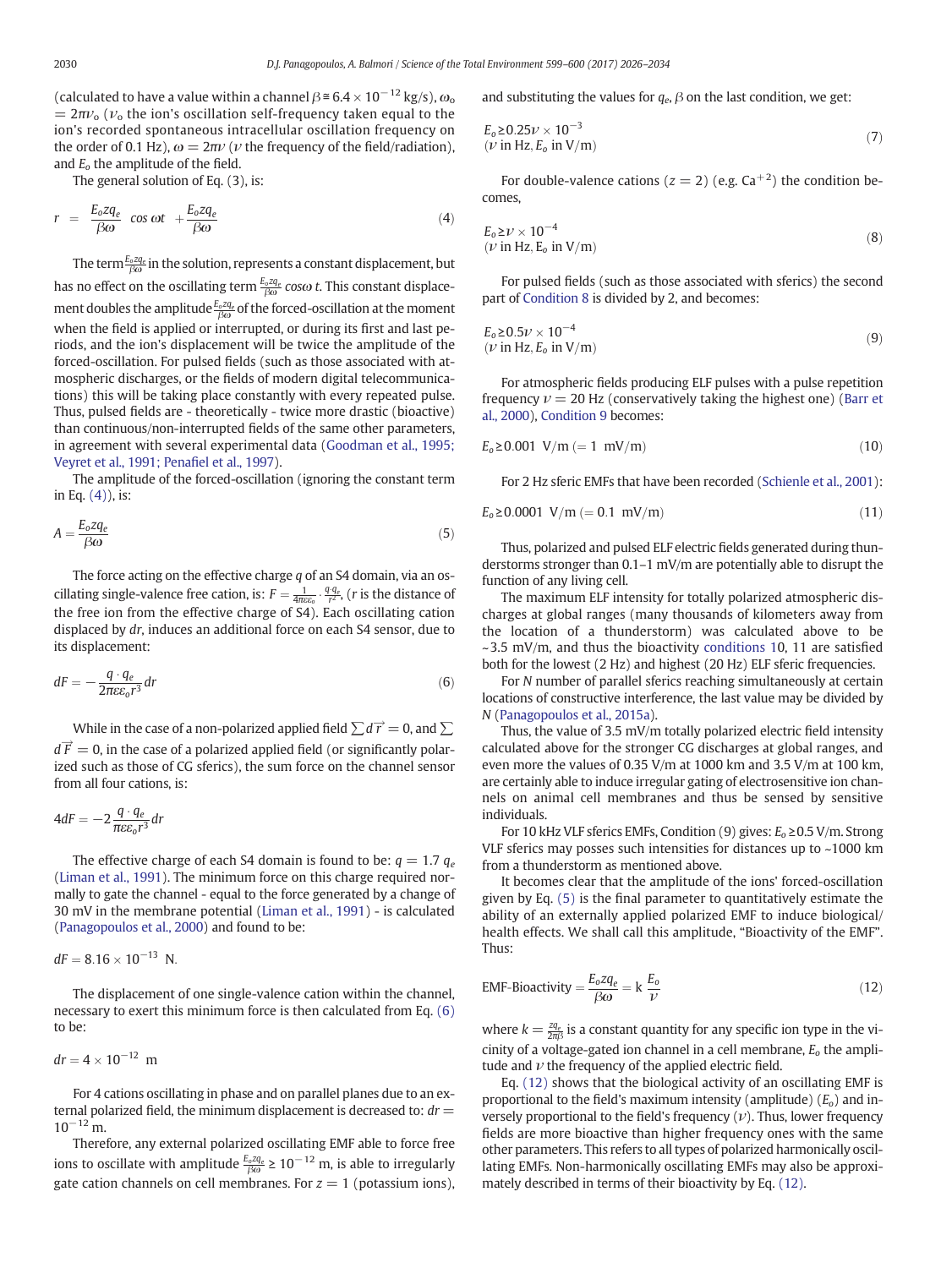For pulsed EMFs with harmonically oscillating pulses, the bioactivity equation doubles:

$$
Pulsed-EMF-Bioactivity = 2k \frac{E_o}{\nu}
$$
\n(13)

We do not distinguish between externally applied EMFs and internally induced ones within living tissue, especially in the case of ELF for the following reasons: 1. Living tissue is not metal to shield from electric fields and certainly is not ferromagnetic metal (Fe, Co, Ni) to shield from magnetic fields. Moreover, it is known that especially ELF fields cannot be easily shielded even by Faraday cages and in order to significantly minimize them it is recommended to totally enclose them in closed metal boxes ([Panagopoulos et al., 2015a\)](#page-8-0). Even sea water which has a considerably higher conductivity than living tissue is penetrated by ELF electromagnetic waves up to certain depths allowing in this way communication with submarines [\(Barr et al., 2000](#page-7-0)). Thus, ELF electric fields penetrate living tissue with certain degree of attenuation, and magnetic fields penetrate with zero attenuation. 2. Even in case that the ELF fields were significantly attenuated in the inner tissues of a living body, the eyes, the brain, the skin cells, or the myriads of nerve fiber terminals that end up on the outer epidermis, are directly exposed to the field intensities measured externally on the surface of the living tissue.

Moreover, it has been shown that tissue preparations (such as bovine fibroblasts or chicken tendons) respond to externally applied pulsed or sinusoidal ELF electric fields (by changes in DNA or protein synthesis rates, proliferation rates, alignment with respect to the field direction, etc.), at very low thresholds ~10<sup>-3</sup> V/m [\(Goodman et al.,](#page-7-0) [1995; McLeod et al., 1987; Cleary et al., 1988; Lee et al., 1993](#page-7-0)). These thresholds are very close to those predicted above by the described mechanism.

Except for direct electric field exposure by an external field, there can be an electric field within tissues induced by an externally applied oscillating magnetic one, which - as explained - penetrates living tissue with zero attenuation.

Thus, we have shown that - according to the presented "Ion Forced-Oscillation Mechanism" - the ELF EMFs associated with atmospheric discharges (lightning) at global rages and the VLF fields at distances up to ~1000 km, are strong enough to affect any living cell's electrochemical balance and function, and consequently be sensed by living organisms.

At distances around ~100 km, the intensities of associated ELF and VLF sferics are both on the order of ~5 V/m, and the ratio of ELF Bioactivity versus VLF Bioactivity of sferics as it comes by applying Eq. (13), substituting  $E_{o E L F} = 5$  V/m,  $v_{E L F} = 10$  Hz, and  $E_{o V L F} = 5$  V/m,  $v_{V L F} = 10$  kHz, is:

(ELF/VIF) Bioactivity 
$$
=\frac{E_{oEIF} \cdot \nu_{VIF}}{E_{oVIF} \cdot \nu_{EIF}} \approx 10^3
$$
 (14)

Thus, the bioactivity of ELF sferics at 100 km from a thunderstorm is about 1000 times greater than the bioactivity of VLF sferics at the same distance. For longer distances the ratio becomes even larger, as the VLF components attenuate considerably faster than ELF.

#### 4. Discussion

In the present study we provided for the first time a plausible explanation on a biophysical basis for the effect of sensing atmospheric discharges by living organisms, and more specifically by humans. We showed that strong CG atmospheric electrical discharges considered vertical to the ground - or in any case straight (polarized) at  $\sim$  70% degree - are associated with ELF electric fields (frequency 0–20 Hz) with intensity up to  $\sim$  5 V/m (or  $\sim$  3.5 V/m totally polarized) at 100 km, and up to  $\sim$  0.5 V/m (or  $\sim$  0.35 V/m totally polarized) at 1000 km distance from a thunderstorm. According to the "Ion Forced-Oscillation Mechanism" for the action of weak, polarized ELF EMFs on cells [\(Panagopoulos et al., 2000, 2002, 2015a\)](#page-7-0), such fields can potentially disrupt any living cell's electrochemical balance causing cellular stress and thus they can be sensed by living organisms/humans through a variety of symptoms such as headache, fatigue, etc. This is already confirmed by many statistical studies on human population as well by clinical studies showing effects of simulated electric pulses similar to those associated with atmospheric discharges (sferics) on human EEG ([Schienle et al.,](#page-8-0) [1997; Vaitl et al., 2001a; Walach et al., 2001; Von Mackensen et al.,](#page-8-0) [2005; Martin et al., 2013](#page-8-0)). Artificially produced electromagnetic pulses of similar characteristics with natural sferics and employed in experimental clinical studies are totally polarized and thus even more bioactive than natural sferics.

Thus according to our present study, the sensing of upcoming thunderstorms by humans/animals through a variety of somatic/emotional symptoms is not anymore a strange or unexplained phenomenon, but it is actually a type of EHS.

The Ion Forced-Oscillation theory and its bioactivity Eq (13) (and Eq. (14)) imply that the effects of sferics on human/animal health are mainly due to the ELF components of the sferics (pulse repetition frequency). According to the bioactivity Eq. (13), a 10 kHz (VLF) field is  $\sim 10^3$  times less bioactive than a 10 Hz (ELF) field of the same intensity  $E_0$  and other parameters.While a 10 Hz field can be bioactive at very small intensities down to  $E_0 \ge 0.5$ –1 mV/m, a 10 kHz field will be bioactive for intensities  $E_0 \geq 0.5$  V/m. Such VLF intensities are accounted at distances up to  $\sim$  1000 km from the lightning source ([Pathak et al., 1982\)](#page-8-0). Thus, in locations closer to the thunderstorm area where the VLF components of the sferics are of this order of magnitude ( $\geq$  0.5 V/m), the reported biological effects can literally be due to both the VLF and ELF sferic components, but actually it is about a thousand times more likely that the effects are due to the ELF. The frequency of the sferics that will eventually affect the organism (ELF or VLF) should not necessarily have an effect on the quality of the symptoms. Polarized EMFs of different frequencies will all cause irregular channel gating of electrosensitive ion channels on animal cell membranes once they have adequate (different) intensities.

Thus, we showed that ELF sferics can be sensed by animals around the glob, while VLF sferics can be sensed at distances up to  $\sim$  1000 km from a thunderstorm, but even at such distances any recorded biological/health effects are far more likely  $(-1000$  times) to be due to the ELF than to the VLF sferics produced by this particular thunderstorm.

Simultaneous atmospheric discharges of similar polarization and other characteristics can even create phenomena of momentary constructive interference at certain locations where living organisms will be exposed momentarily to even stronger field intensities than from single discharges [\(Panagopoulos et al., 2015a](#page-8-0)).

Natural EMFs in the terrestrial environment are never totally polarized in contrast to all man-made EMFs, but when they are polarized in a significant degree and at the same time significantly varying in their intensities and their other parameters, they can be sensed by living organisms through biological alterations associated with disruption of electrochemical cellular balance as described by the Ion Forced-Oscillation Mechanism. Terrestrial electric and magnetic fields are static and significantly polarized but normally with small variations in their intensities. Living organisms are adapted to these natural invariant fields for billions of years throughout Evolution. But during larger variations on the order of  $\pm$  20% of their normal intensities, occurring every ~11 years and lasting for a few weeks due to variations in solar activity called magnetic storms, significant health implications in human/animal populations take place [\(Dubrov, 1978; Presman, 1977; Panagopoulos et al., 2015b](#page-7-0)). In a very similar way, voltage-gated (electrosensitive) cation channels in all animal cell-membranes do not alter their status (open or closed) while the electric field of the membrane (static and significantly polarized) keeps its normal value (~100 mV) [\(Alberts et al., 1994](#page-7-0)). But when changes on the order of 30 mV occur, the generated electrostatic forces on the channels' voltage sensors are adequate to alter the condition of the channel [\(Liman et al., 1991; Panagopoulos et al., 2000](#page-7-0)). Similarly, living organisms on Earth are adapted to the natural EMFs of atmospheric discharges. For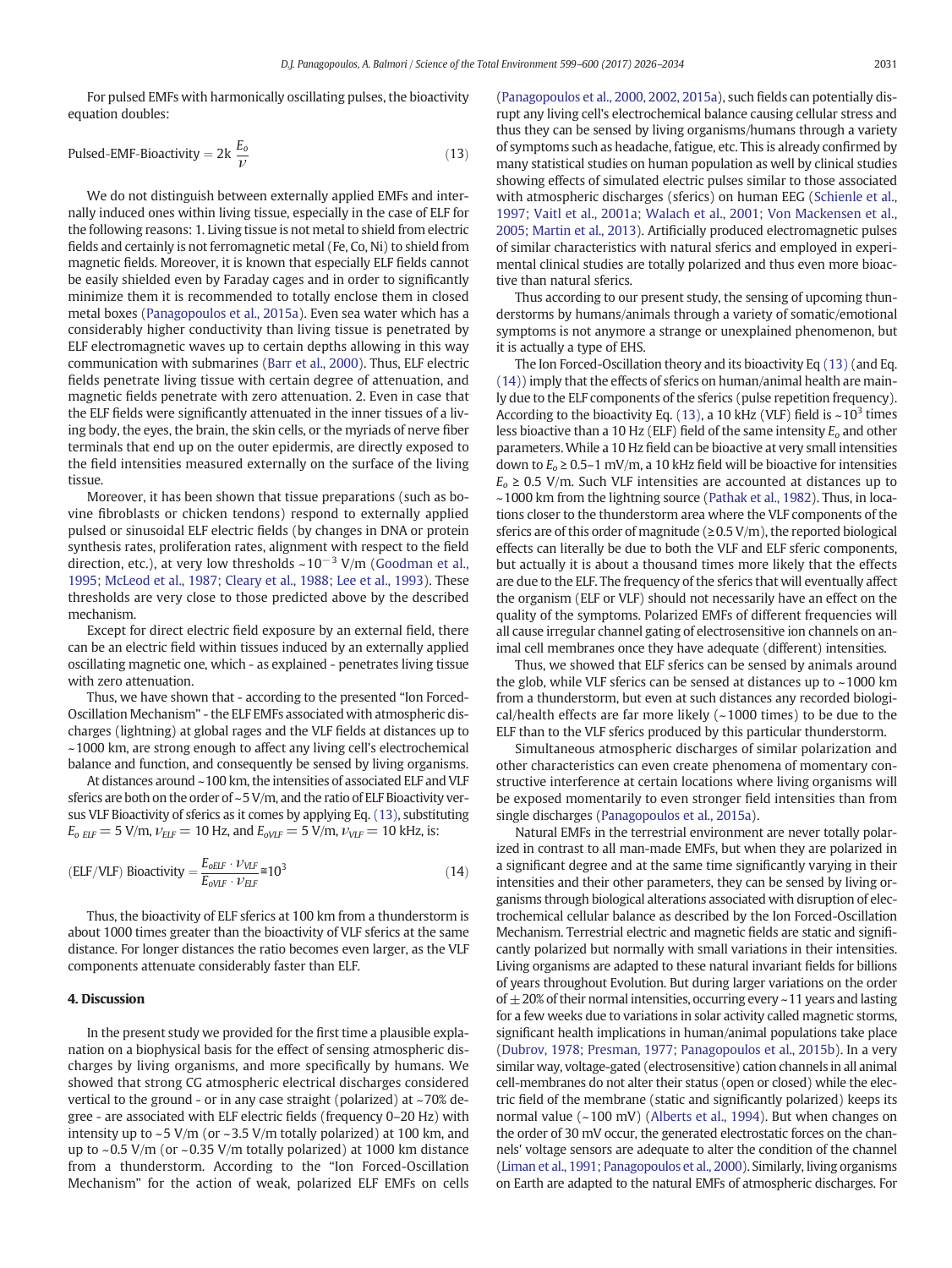this reason most organisms do not have stress symptoms against such fields at usual intensities. On the contrary, these fields seem to be vital for the function of their biological clock. The unpleasant symptoms are expected to be experienced by EHS individuals during intense thunderstorms creating the strongest and more polarized CG discharges referred to above. Moreover, humans in general may be more sensitive than other animals/organisms, as they have become more delicate, especially in modern urban environments. The sensing patterns against sferics may be different in different species, and similarly the symptoms against any type of externally induced cellular stress. Certainly, man-made highly variable and totally polarized EMFs are expected to be significantly more bioactive than the most bioactive (partially polarized) natural ones.

Except for the mechanism of sensing atmospheric discharges by living organisms (including humans) described in the present study, it is important to note that the natural ELF atmospheric electromagnetic resonances due to global lightning activity (also referred to as Schumann resonances) have their basic frequencies very close to the alpha-rhythm of the human brain electrical oscillations. Thus, it seems that the ELF frequencies of the atmospheric electrical discharges operate as a stimulus for the human/animal brain electrical activity and thus they constitute a very significant part of the animals' biological clock in addition to the diurnal light-dark cycle in the terrestrial environment [\(Panagopoulos, 2013](#page-7-0)). This is in complete agreement with the [Wever](#page-8-0) [\(1979\)](#page-8-0) experiments that we referred to in the Introduction. Moreover, remarkable similarities of analogue characteristics between sferic EMFs and axonal action potentials in animal brain nerve cells have been reported [\(Persinger, 2012](#page-8-0)).

Specific cells in specific sensory organs of all animals, different for a variety of external (or internal to the animal body) physical factors (electromagnetic stimuli, chemical stimuli, mechanical pressure, etc.), are responsible for the reception and adaptation by the organism in response to each different factor. The ion channels on the cells' plasma membranes play a very important role on that. On the plasma membranes of all animal cells there are ion channels sensitive to a variety of external factors (lingant-gated channels sensitive to chemical factors, mechanically-gated channels sensitive to pressure, and voltage-gated channels sensitive to electromagnetic signals are the most important classes of ion channels) ([Stryer, 1996](#page-8-0)). The percentage of each type of ion channel on a specific cell depends upon the specificity of the cell and the organ of which the cell is part of. The voltage-gated channels which are primarily cation channels on the cells' plasma membranes of all animals are thus expected to play a major role on the sensing of sferics and on conveying the information of the Schumann resonances necessary for the function of the animal's biological clock.

Electromagnetic sensitivity to sferics might be an important factor in some headache patients and especially for so called "weather sensitive patients" ([Walach et al., 2001\)](#page-8-0). Weather sensitivity and the incidence of symptoms or exacerbation of diseases related to weather changes is known as impairment on well-being ([Von Mackensen et al., 2005](#page-8-0)). This, apart from the effects on health and well-being, can have important socio-economic consequences. Subjects who had scored high on weather sensitivity symptoms and reported significantly greater pain intensity and duration, displayed prolonged EEG changes due to simulated sferics exposure and perceived the exposure as more exhausting and emotionally distressing [\(Schienle et al., 2001\)](#page-8-0).

[Walach et al. \(2001\)](#page-8-0) proposed that it may be of clinical importance that some headache patients could be sensitive to electromagnetic radiation emitted by various electric devices as mobile phones and others. This is in complete agreement with our remark in the Introduction of the present study, that similar symptoms except for joint and scar pains have been reported for populations residing close to mobile telephony base stations, and have been classified as "microwave syndrome" (Navarro et al. 2003; [Salama and Abou El Naga, 2004; Hutter et al., 2006;](#page-8-0) [Blettner et al., 2009; Kundi and Hutter, 2009; Viel et al., 2009; Singh et](#page-8-0) [al., 2016\)](#page-8-0). Moreover, [Walach et al. \(2001\)](#page-8-0) hypothesis is also in complete agreement with the fact that EMFs - especially in the ELF and RF (pulsed on ELF) bands - affect the human EEG, primarily the alpha and beta bands ([Reiser et al., 1995; Huber et al., 2000, 2002; Krause et al., 2000,](#page-8-0) [2006; Croft et al., 2002, 2008; Kramarenko and Tan, 2003; Curcio et](#page-8-0) [al., 2005; Valentini et al., 2007; Regel et al., 2007; Roggeveen et al.,](#page-8-0) [2015\)](#page-8-0). Some investigators suggest that the increase in electromagnetic pollution in recent years is the cause of a real epidemic of electro-sensitive (EHS) people worldwide [\(Hallberg and Oberfeld, 2006](#page-7-0)). Our present study shows that the sensing of sferics through a variety of described symptoms by humans is actually a type of electrohypersensitivity.

Thus, the reported association between headache and weather, and the fact that headache sufferers frequently describe weather changes as triggers [\(Becker, 2011; Yang et al., 2011](#page-7-0)), is now plausibly explained by our present study. Weather patterns reflect a complex interaction among multiple meteorological factors. For this reason it is difficult to analyze them and until now conventional methods have not shown to be adequate to investigate this. [Yang et al. \(2011\)](#page-8-0) analysed separately the temporal relationship between headache and individual weather variables (pressure, humidity, temperature, wind speed etc.) during warm and cold periods with a novel statistical system (Method of Empirical Mode Decomposition: EMD) and they found that the cold fronts show the highest correlations with symptoms. Precisely cold fronts are associated with severe storms and therefore with stronger sferics [\(Vaitl](#page-8-0) [et al., 2001b](#page-8-0)). Thus, according to our present study, it is expected that cold fronts may have a stronger correlation with health symptoms.

In our present study we make the point that the bioactive factor of the atmospheric discharges is mainly their ELF pulse repetition frequency, and secondarily the VLF pulse carrier frequency. Older studies have connected a-priori the bioactivity of sferics with their VLF frequency, although in those studies both VLF and ELF components were present and there was no attempt to study separately those components and find out which one is really the bioactive one [\(Jacobi et al., 1981; Schienle](#page-7-0) [et al., 1998\)](#page-7-0). Although there are several studies that have recorded effects on human EEG (especially on the alpha rhythm) only by ELF stimulation (without VLF) ([Lyskov et al., 1993; Schienle et al., 1998; Cook et](#page-7-0) [al., 2004; Marino et al., 2004; Ghione et al., 2005](#page-7-0)), we found no studies that have recorded similar effects by VLF exposure alone (without the co-existence of ELF). These data further verify our conclusions. Moreover, plenty of data indicate a variety of biological effects caused by ELF EMFs ([Marino and Becker, 1977; McLeod et al., 1987; Cleary et al.,](#page-7-0) [1988; Polk, 1991; Lee et al., 1993; Goodman et al., 1995; Stavroulakis,](#page-7-0) [2003; Panagopoulos et al., 2013b\)](#page-7-0).

The results of our present theoretical research should be tested experimentally, especially by colleagues specialized on experimental techniques with simulated sferics. In order to verify whether indeed ELF are more bioactive than VLF we suggest they should compare the effects on EEG and on subjective symptoms between a continuous VLF signal (without ELF pulses), and a VLF signal of the same intensity and frequency pulsed on ELF. Then compare both these signals with an ELFalone signal comprised of single monopolar pulses repeated on ELF frequency.

In any case, it seems that there is an increased sensitivity of living organisms to ELF EMFs. That was pointed out earlier by other investigators who had attributed this increased bioactivity of the ELF on the fact that living organisms were exposed at the beginning of biological evolution on Earth to intense thunderstorm activity and therefore, to stronger sferics and associated ELF fields [\(König et al., 1981; Schienle et al.,](#page-7-0) [1998\)](#page-7-0). According to our present study, such speculations are not anymore necessary. The increased animal sensitivity to ELF EMFs is simply explained by the physics and biology of the voltage-gated cation channels in all animal cell membranes and the increased ability of the ELF fields to irregularly gate these channels disrupting in this way the electrochemical balance of the cells/organisms, as explained by the Ion Forced-Oscillation theory.

In the present study we showed theoretically that partially polarized ELF EMFs from sferics can be sensed by EHS individuals through a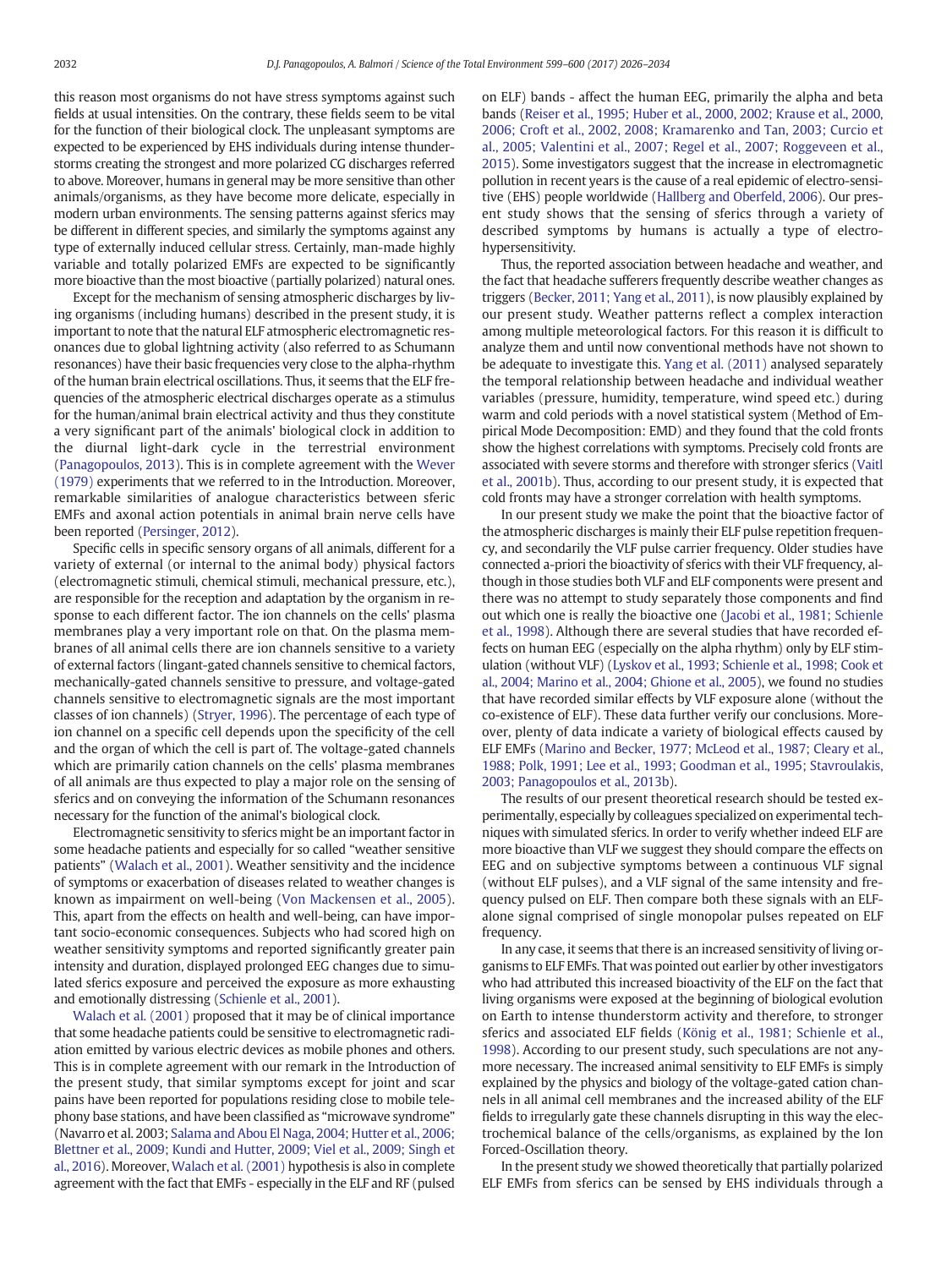<span id="page-7-0"></span>variety of mild unpleasant health symptoms. It follows that the totally polarized man-made EMFs which almost always include ELF components (power line 50–60 Hz fields, digital wireless communications RF fields always pulsed on ELF, etc.) exposing people usually at significantly stronger intensities than sferics (up to ~20 V/m ELF pulses from mobile phones at close proximity to the body/head or up to ~10 kV/m close to power lines or transformers), may be significantly more bioactive inducing unpleasant health symptoms at significantly higher degrees, especially to EHS individuals (Panagopoulos et al., 2010, 2013b).

In our present study we provided a novel biophysical explanation of sensing atmospheric discharges (sferics) by living organisms including humans. We do hope that our present work will initiate more research on this topic which is of great importance for the well-being of a large portion of the human population worldwide.

### Declaration

The authors declare they have no actual or potential competing financial interests.

#### References

Alberts, B., et al., 1994. [Molecular Biology of the Cell. Garland Publishing, Inc., N.Y., USA](http://refhub.elsevier.com/S0048-9697(17)31189-0/rf0005). Alexopoulos, C.D., 1966. Optics, Athens. ([Αλεξόπουλος ΚΔ](http://refhub.elsevier.com/S0048-9697(17)31189-0/rf0010), Οπτική, Αθήνα 1966, [Εκδόσεις Παπαζήση](http://refhub.elsevier.com/S0048-9697(17)31189-0/rf0010)).

- Alexopoulos, C.D., 1973. [Electricity, Athens. \(](http://refhub.elsevier.com/S0048-9697(17)31189-0/rf0015)Αλεξόπουλος ΚΔ, Ηλεκτρισμός, Αθήνα 1973, [Εκδόσεις Παπαζήση](http://refhub.elsevier.com/S0048-9697(17)31189-0/rf0015)).
- Balser, M., Wagner, C.A., 1960. [Observations of Earth-ionosphere cavity resonances. Na](http://refhub.elsevier.com/S0048-9697(17)31189-0/rf0020)[ture 188, 638](http://refhub.elsevier.com/S0048-9697(17)31189-0/rf0020)–641.
- Balser, M., Wagner, C.A., 1963. [E\\_ect of a high altitude nuclear detonation on the Earth](http://refhub.elsevier.com/S0048-9697(17)31189-0/rf0025)[ionosphere cavity. J. Geophys. Res. 68, 4115](http://refhub.elsevier.com/S0048-9697(17)31189-0/rf0025)–4118.
- Barr, R., Llanwyn, Jones D., Rodger, C.J., 2000. [ELF and VLF radio waves. J. Atmos. Sol. Terr.](http://refhub.elsevier.com/S0048-9697(17)31189-0/rf0030) [Phys. 62, 1689](http://refhub.elsevier.com/S0048-9697(17)31189-0/rf0030)–1718.
- Becker, W.J., 2011. [Weather and migraine: can so many patients be wrong? Cephalalgia](http://refhub.elsevier.com/S0048-9697(17)31189-0/rf0035) [31 \(4\), 387](http://refhub.elsevier.com/S0048-9697(17)31189-0/rf0035)–390.
- Blettner, M., Schlehofer, B., Breckenkamp, J., Kowall, B., Schmiedel, S., Reis, U., Potthoff, P., Schuz, J., Berg-Beckhoff, G., 2009. [Mobile phone base stations and adverse health ef](http://refhub.elsevier.com/S0048-9697(17)31189-0/rf0040)[fects: phase 1 of a population-based, cross-sectional study in Germany. Occup. Envi](http://refhub.elsevier.com/S0048-9697(17)31189-0/rf0040)[ron. Med. 66, 118](http://refhub.elsevier.com/S0048-9697(17)31189-0/rf0040)–123.
- Cleary, S.F., Liu, L.M., Graham, R., Diegelmann, R.F., 1988. [Modulation of tendon](http://refhub.elsevier.com/S0048-9697(17)31189-0/rf0045) fibroplasia [by exogenous electric currents. Bioelectromagnetics 9, 183](http://refhub.elsevier.com/S0048-9697(17)31189-0/rf0045)–194.
- Cook, C.M., Thomas, A.W., Prato, F.S., 2004. [Resting EEG is affected by exposure to a pulsed](http://refhub.elsevier.com/S0048-9697(17)31189-0/rf0050) ELF magnetic fi[eld. Bioelectromagnetics 25, 196](http://refhub.elsevier.com/S0048-9697(17)31189-0/rf0050)–203.
- Croft, R.J., Chandler, J.S., Burgess, A.P., Barry, R.J., Williams, J.D., Clarke, A.R., 2002. [Acute](http://refhub.elsevier.com/S0048-9697(17)31189-0/rf0055) [mobile phone operation affects neural function in humans. Clin. Neurophysiol. 113,](http://refhub.elsevier.com/S0048-9697(17)31189-0/rf0055) [1623](http://refhub.elsevier.com/S0048-9697(17)31189-0/rf0055)–1632.
- Croft, R., Hamblin, D., Spong, J., Wood, A., McKenzie, R., Stough, C., 2008. [The effect of mo](http://refhub.elsevier.com/S0048-9697(17)31189-0/rf0060)bile phone electromagnetic fi[elds on the alpha rhythm of human electroencephalo](http://refhub.elsevier.com/S0048-9697(17)31189-0/rf0060)[gram. Bioelectromagnetics 29, 1](http://refhub.elsevier.com/S0048-9697(17)31189-0/rf0060)–10.
- Curcio, G., Ferrara, M., Moroni, F., D'inzeo, G., Bertini, M., De Gennaro, L., 2005. [Is the brain](http://refhub.elsevier.com/S0048-9697(17)31189-0/rf0065) infl[uenced by a phone call?: an EEG study of resting wakefulness. Neurosci. Res. 53,](http://refhub.elsevier.com/S0048-9697(17)31189-0/rf0065) [265](http://refhub.elsevier.com/S0048-9697(17)31189-0/rf0065)–270.
- De, S.S., De, B.K., Bandyopadhyay, B., Guha, G., Paul, S., Bhowmick, A., Haldar, D.K., Chattopadhyay, G., Sanfui, M., 2010. [Studies on the variations of ELF atmospherics](http://refhub.elsevier.com/S0048-9697(17)31189-0/rf0070) [over Kolkata. Bulg. J. Phys. 37, 37](http://refhub.elsevier.com/S0048-9697(17)31189-0/rf0070)–47.
- Divya, Rai, J., 1986. Calculation of electric fi[elds from lightning above](http://refhub.elsevier.com/S0048-9697(17)31189-0/rf0075) finitely conducting [ground. Indian J. Radio Space Phys. 15, 96](http://refhub.elsevier.com/S0048-9697(17)31189-0/rf0075).
- Divya, Rai, J., 1990. [A new technique of measuring ground conductivity at VLF using atmo](http://refhub.elsevier.com/S0048-9697(17)31189-0/rf0080)[spherics. J. Instrum. Soc. India 20, 143.](http://refhub.elsevier.com/S0048-9697(17)31189-0/rf0080)
- Dubrov, A.P., 1978. [The Geomagnetic Field and Life. Plenum Press, New York](http://refhub.elsevier.com/S0048-9697(17)31189-0/rf0085). Francis, G., 1960. [Ionization Phenomena in Gases. Butterworths Scienti](http://refhub.elsevier.com/S0048-9697(17)31189-0/rf0090)fic Publications, [London.](http://refhub.elsevier.com/S0048-9697(17)31189-0/rf0090)
- Ghione, S., Seppia, C.D., Mezzasalma, L., et al., 2005. [Effects of 50 Hz electromagnetic](http://refhub.elsevier.com/S0048-9697(17)31189-0/rf0095) fields [on electroencephalographic alpha activity, dental pain threshold and cardiovascular](http://refhub.elsevier.com/S0048-9697(17)31189-0/rf0095) [parameters in humans. Neurosci. Lett. 382, 112](http://refhub.elsevier.com/S0048-9697(17)31189-0/rf0095)–117.
- Goodman, E.M., Greenebaum, B., Marron, M.T., 1995. [Effects of electro- magnetic](http://refhub.elsevier.com/S0048-9697(17)31189-0/rf0100) fields on [molecules and cells. Int. Rev. Cytol. 158, 279](http://refhub.elsevier.com/S0048-9697(17)31189-0/rf0100)–338.
- Halgamuge, M.N., Abeyrathne, C.D., 2011. [A study of charged particle's behavior in a bio](http://refhub.elsevier.com/S0048-9697(17)31189-0/rf0105)[logical cell exposed to AC-DC electromagnetic](http://refhub.elsevier.com/S0048-9697(17)31189-0/rf0105) fields. Environ. Eng. Sci. 28, 1–10.
- Hallberg, Ö., Oberfeld, G., 2006. [Letter to the editor: will we all become electrosensitive?](http://refhub.elsevier.com/S0048-9697(17)31189-0/rf0110) [Electromagn. Biol. Med. 25, 189](http://refhub.elsevier.com/S0048-9697(17)31189-0/rf0110)–191.
- Höppe, P., 1997. [Aspects of human biometerology in past, present and future. Int.](http://refhub.elsevier.com/S0048-9697(17)31189-0/rf0115) [J. Biometeorol. 40 \(1\), 19](http://refhub.elsevier.com/S0048-9697(17)31189-0/rf0115)–23.
- Huang, E., Williams, E., Boldi, R., Heckman, S., Lyons, W., Taylor, M., Nelson, T., Wong, C., 1999. [Criteria for sprites and elves based on Schumann resonance observations.](http://refhub.elsevier.com/S0048-9697(17)31189-0/rf0120) [J. Geophys. Res. 104 \(16\), 943](http://refhub.elsevier.com/S0048-9697(17)31189-0/rf0120)–16,964.
- Huber, R., Graf, T., Cote, K.A., Wittmann, L., Gallmann, E., Matter, D., Schuderer, J., Kuster, N., Borbély, A.A., Achermann, P., 2000. [Exposure to pulsed high-frequency](http://refhub.elsevier.com/S0048-9697(17)31189-0/rf0125)

electromagnetic fi[eld during waking affects human sleep EEG. Neuroreport 11 \(15\),](http://refhub.elsevier.com/S0048-9697(17)31189-0/rf0125) [3321](http://refhub.elsevier.com/S0048-9697(17)31189-0/rf0125)–3325.

- Huber, R., Treyer, V., Borbely, A., Schuderer, J., Gottselig, J., Landolt, H.P., et al., 2002. [Elec](http://refhub.elsevier.com/S0048-9697(17)31189-0/rf0130)tromagnetic fi[elds, such as those from mobile phones, alter regional cerebral blood](http://refhub.elsevier.com/S0048-9697(17)31189-0/rf0130) fl[ow and sleep and waking EEG. J. Sleep Res. 11, 289](http://refhub.elsevier.com/S0048-9697(17)31189-0/rf0130)–295.
- Hutter, H.-P., Moshammer, H., Wallner, P., Kundi, M., 2006. [Subjective symptoms, sleeping](http://refhub.elsevier.com/S0048-9697(17)31189-0/rf0135) [problems, and cognitive performance in subjects living near mobile phone base sta](http://refhub.elsevier.com/S0048-9697(17)31189-0/rf0135)[tions. Occup. Environ. Med. 63, 307](http://refhub.elsevier.com/S0048-9697(17)31189-0/rf0135)–313.
- Jacobi, E., Richter, O., Krüskemper, G., 1981. Simulated VLF-fi[elds as a risk factor of throm](http://refhub.elsevier.com/S0048-9697(17)31189-0/rf0140)[bosis. Int. J. Biometeorol. 25, 133](http://refhub.elsevier.com/S0048-9697(17)31189-0/rf0140).
- Inan, U.S., Cummer, S.A., Marshall, R.A., 2010. A survey of ELF and VLF research on lightning-ionosphere interactions and causative discharges. J. Geophys. Res. 115, A00E36. http://dx.doi.org[/10.1029/2009JA014775.](http://dx.doi.org/10.1029/2009JA014775)
- Kemp, D.T., 1971. [The global location of large lightning discharge from single station ob](http://refhub.elsevier.com/S0048-9697(17)31189-0/rf0150)[servations of ELF disturbances on the Earth-ionosphere cavity. J. Atmos. Terr. Phys.](http://refhub.elsevier.com/S0048-9697(17)31189-0/rf0150) [33, 919](http://refhub.elsevier.com/S0048-9697(17)31189-0/rf0150)–927.
- König, H.L., Krueger, A.P., Lang, S., Sönning, W., 1981. [Biological Effects of Environmental](http://refhub.elsevier.com/S0048-9697(17)31189-0/rf0155) [Electromagnetism. Springer-Verlag, New York](http://refhub.elsevier.com/S0048-9697(17)31189-0/rf0155).
- Kramarenko, A.V., Tan, U., 2003. [Effects of high frequency electromagnetic](http://refhub.elsevier.com/S0048-9697(17)31189-0/rf0160) fields on [human EEG: a brain mapping study. Int. J. Neurosci. 113, 1007](http://refhub.elsevier.com/S0048-9697(17)31189-0/rf0160)–1019.
- Krause, C.M., Sillanmäki, L., Koivisto, M., Häggqvist, A., Saarela, C., Revonsuo, A., Laine, M., Hämäläinen, H., 2000. Effects of electromagnetic fi[elds emitted by cellular phones on](http://refhub.elsevier.com/S0048-9697(17)31189-0/rf0165) [the electroencephalogram during a visual working memory task. Int. J. Radiat. Biol. 76](http://refhub.elsevier.com/S0048-9697(17)31189-0/rf0165) [\(12\), 1659](http://refhub.elsevier.com/S0048-9697(17)31189-0/rf0165)–1667.
- Krause, C.M., Björnberg, C.H., Pesonen, M., Hulten, A., Liesivuori, T., Koivisto, M., Revonsuo, A., Laine, M., Hämäläinen, H., 2006. [Mobile phone effects on children's](http://refhub.elsevier.com/S0048-9697(17)31189-0/rf0170) [event-related oscillatory EEG during an auditory memory task. Int. J. Radiat. Biol.](http://refhub.elsevier.com/S0048-9697(17)31189-0/rf0170) [82 \(6\), 443](http://refhub.elsevier.com/S0048-9697(17)31189-0/rf0170)–450.
- Kundi, M., Hutter, H.P., 2009. [Mobile phone base stations](http://refhub.elsevier.com/S0048-9697(17)31189-0/rf0175) effects on wellbeing and [health. Pathophysiology 16, 123](http://refhub.elsevier.com/S0048-9697(17)31189-0/rf0175)–135.
- Laaber, M., 1987. [Einp.P verschiedener Linweltparameter auf das Aufmerksamkeits](http://refhub.elsevier.com/S0048-9697(17)31189-0/rf0180) [Konzentrationsverhalten von Schulkindern unter besonderer Beachtung der Sferics](http://refhub.elsevier.com/S0048-9697(17)31189-0/rf0180) (Infl[uence of different environmental parameters on attention/concentration of pu](http://refhub.elsevier.com/S0048-9697(17)31189-0/rf0180)[pils focusing of sferics\). \(Doctoral Thesis\). University of Vienna, Austria](http://refhub.elsevier.com/S0048-9697(17)31189-0/rf0180).
- Lee, R.C., Canaday, D.J., Doong, H., 1993. [A review of the biophysical basis for the clinical](http://refhub.elsevier.com/S0048-9697(17)31189-0/rf0185) application of electric fi[elds in soft-tissue repair. J. Burn Care Rehabil. 14, 319](http://refhub.elsevier.com/S0048-9697(17)31189-0/rf0185)–335.
- Liman, E.R., Hess, P., Weaver, F., Koren, G., 1991. [Voltage-sensing residues in the S4 region](http://refhub.elsevier.com/S0048-9697(17)31189-0/rf0190) [of](http://refhub.elsevier.com/S0048-9697(17)31189-0/rf0190) [a](http://refhub.elsevier.com/S0048-9697(17)31189-0/rf0190) [mammalian](http://refhub.elsevier.com/S0048-9697(17)31189-0/rf0190)  $K^+$  [channel. Nature 353, 752](http://refhub.elsevier.com/S0048-9697(17)31189-0/rf0190)-756.
- Ludwig, H.W., 1973. [Wirkungen einer nachtlichen Abschirmung der elektrischen](http://refhub.elsevier.com/S0048-9697(17)31189-0/rf0195) [Feldstarke bei Rheumatikern \(Effects of nightly shielding of electric](http://refhub.elsevier.com/S0048-9697(17)31189-0/rf0195) field strength [on rheumatic patients\). Arch. Meteorol. Geophys. Bioklimatol. A 21, 305](http://refhub.elsevier.com/S0048-9697(17)31189-0/rf0195)–311.
- Lyskov, E., Juutilainen, J., Jousmaki, V., Hänninen, O., Medvedev, S., Partanen, J., 1993. [In](http://refhub.elsevier.com/S0048-9697(17)31189-0/rf0200)fl[uence of short-term exposure of magnetic](http://refhub.elsevier.com/S0048-9697(17)31189-0/rf0200) field on the bioelectric processes of the [brain and performance. Int. J. Psychophysiol. 14, 227.](http://refhub.elsevier.com/S0048-9697(17)31189-0/rf0200)
- Marino, A.A., Becker, R., 1977. [Biological effects of extremely low frequency electric and](http://refhub.elsevier.com/S0048-9697(17)31189-0/rf0205) magnetic fi[elds: a review. Physiol. Chem. Phys. 9 \(2\), 131](http://refhub.elsevier.com/S0048-9697(17)31189-0/rf0205)–147.
- Marino, A.A., Nilsen, E., Chesson Jr., A.L., et al., 2004. [Effect of low-frequency magnetic](http://refhub.elsevier.com/S0048-9697(17)31189-0/rf0210) fi[elds on brain electrical activity in human subjects. Clin. Neurophysiol. 115,](http://refhub.elsevier.com/S0048-9697(17)31189-0/rf0210) [1195](http://refhub.elsevier.com/S0048-9697(17)31189-0/rf0210)–1201.
- Martin, G.V., Houle, T., Nicholson, R., Peterlin, A., Martin, V.T., 2013. [Lightning and its as](http://refhub.elsevier.com/S0048-9697(17)31189-0/rf0215)[sociation with the frequency of headache in migraineurs: an observational cohort](http://refhub.elsevier.com/S0048-9697(17)31189-0/rf0215) [study. Cephalalgia 33 \(6\), 375](http://refhub.elsevier.com/S0048-9697(17)31189-0/rf0215)–383.
- McLeod, K.J., Lee, R.C., Ehrlich, H.P., 1987. [Frequency dependence of electric](http://refhub.elsevier.com/S0048-9697(17)31189-0/rf0220) field modulation of fi[broblast protein synthesis. Science 236, 1465](http://refhub.elsevier.com/S0048-9697(17)31189-0/rf0220)–1469.
- Miller, C., 2000. [An overview of the potassium channel family. Genome Biol. 1 \(4\)](http://refhub.elsevier.com/S0048-9697(17)31189-0/rf0225).
- Nagano, I., Yagitani, S., Ozaki, M., Nakamura, Y., Miyamura, K., 2007. [Estimation of light](http://refhub.elsevier.com/S0048-9697(17)31189-0/rf0230)[ning location from single station observations of sferics. Electron. Commun. Japan](http://refhub.elsevier.com/S0048-9697(17)31189-0/rf0230) [\(Part I: Communications\) 90 \(1\), 25](http://refhub.elsevier.com/S0048-9697(17)31189-0/rf0230)–34.
- Nasser, E., 1970. [Fundamentals of Gaseous Ionization and Plasma Electronics. Wiley, New](http://refhub.elsevier.com/S0048-9697(17)31189-0/rf0235) [York.](http://refhub.elsevier.com/S0048-9697(17)31189-0/rf0235)
- Navarro, A. Enrique, Segura, J., Portolés, M., de Mateo, Claudio Gómez-Perretta, 2003. [The](http://refhub.elsevier.com/S0048-9697(17)31189-0/rf0240) [microwave syndrome: a preliminary study in Spain. Electromagn. Biol. Med. 22 \(2](http://refhub.elsevier.com/S0048-9697(17)31189-0/rf0240)– [3\), 161](http://refhub.elsevier.com/S0048-9697(17)31189-0/rf0240)–169.
- Noda, M., Ikeda, T., Kayano, T., Suzuki, H., Takeshima, H., Kurasaki, M., Takahashi, H., Numa, S., 1986. [Existence of distinct sodium channel messenger RNAs in rat brain.](http://refhub.elsevier.com/S0048-9697(17)31189-0/rf0250) [Nature 320, 188](http://refhub.elsevier.com/S0048-9697(17)31189-0/rf0250)–192.
- Orville, R.E., Spencer, D.W., 1979. [Global lightning ash frequency. Mon. Weather Rev. 107,](http://refhub.elsevier.com/S0048-9697(17)31189-0/rf0255) [934](http://refhub.elsevier.com/S0048-9697(17)31189-0/rf0255)–943.
- Pall, M.L., 2013. Electromagnetic fi[elds act via activation of voltage-gated calcium chan](http://refhub.elsevier.com/S0048-9697(17)31189-0/rf9000)nels to produce benefi[cial or adverse effects. J. Cell. Mol. Med. 17, 958](http://refhub.elsevier.com/S0048-9697(17)31189-0/rf9000)–965.
- Panagopoulos, D.J., Messini, N., Karabarbounis, A., Filippetis, A.L., Margaritis, L.H., 2000. [A](http://refhub.elsevier.com/S0048-9697(17)31189-0/rf0260) [mechanism for action of oscillating electric](http://refhub.elsevier.com/S0048-9697(17)31189-0/rf0260) fields on cells. Biochem. Biophys. Res. [Commun. 272 \(3\), 634](http://refhub.elsevier.com/S0048-9697(17)31189-0/rf0260)–640.
- Panagopoulos, D.J., Karabarbounis, A., Margaritis, L.H., 2002. [Mechanism for action of elec](http://refhub.elsevier.com/S0048-9697(17)31189-0/rf0265)tromagnetic fi[elds on cells. Biochem. Biophys. Res. Commun. 298 \(1\), 95](http://refhub.elsevier.com/S0048-9697(17)31189-0/rf0265)–102.
- Panagopoulos, D.J., Chavdoula, E.D., Margaritis, L.H., 2010. [Bioeffects of mobile telephony](http://refhub.elsevier.com/S0048-9697(17)31189-0/rf0270) [radiation in relation to its intensity or distance from the antenna. Int. J. Radiat. Biol. 86](http://refhub.elsevier.com/S0048-9697(17)31189-0/rf0270) [\(5\), 345](http://refhub.elsevier.com/S0048-9697(17)31189-0/rf0270)–357.
- Panagopoulos, D.J., Johansson, O., Carlo, G.L., 2013a. Evaluation of specific absorption rate as a dosimetric quantity for electromagnetic fields bioeffects. PLoS One 8 (6), e62663. http://dx.doi.org[/10.1371/journal.pone.0062663](http://dx.doi.org/10.1371/journal.pone.0062663).
- Panagopoulos, D.J., Karabarbounis, A., Lioliousis, C., 2013b. [ELF alternating magnetic](http://refhub.elsevier.com/S0048-9697(17)31189-0/rf0280) field [decreases reproduction by DNA damage induction. Cell Biochem. Biophys. 67,](http://refhub.elsevier.com/S0048-9697(17)31189-0/rf0280) [703](http://refhub.elsevier.com/S0048-9697(17)31189-0/rf0280)–716.
- Panagopoulos, D.J., 2013. [Electromagnetic interaction between environmental](http://refhub.elsevier.com/S0048-9697(17)31189-0/rf0285) fields and [living systems determines health and well-being. Electromagnetic Fields: Principles,](http://refhub.elsevier.com/S0048-9697(17)31189-0/rf0285)